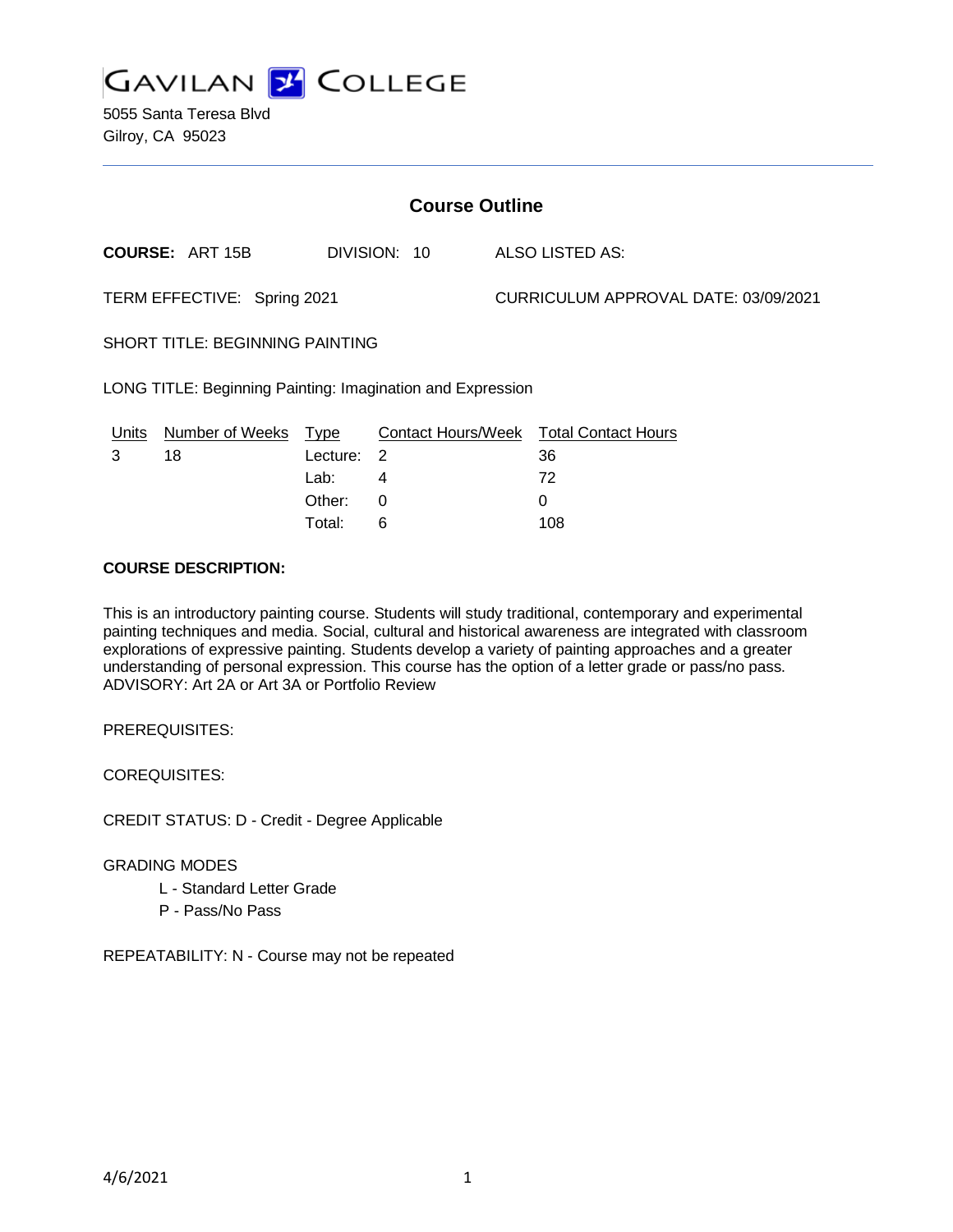SCHEDULE TYPES:

02 - Lecture and/or discussion

03 - Lecture/Laboratory

04 - Laboratory/Studio/Activity

047 - Laboratory - LEH 0.7

- 05 Hybrid
- 71 Dist. Ed Internet Simultaneous
- 72 Dist. Ed Internet Delayed
- 73 Dist. Ed Internet Delayed LAB
- 737 Dist. Ed Internet LAB-LEH 0.7

### **STUDENT LEARNING OUTCOMES:**

1. Identify and articulate the expressive content of a given work of art both in personal work as well as that of other artists

Measure: Projects, exercises, performance, demonstration, homework, labwork, critique and presentation PLO: 1, 2

ILO: 1, 7, 5, 2, 6, 4

GE-LO: A1, A6, C1, C2, C5

Year assessed or anticipated year of assessment: 2015

2. Identify and apply composition and design elements/theory by integrating various painting processes and materials with personal expression Measure: Projects, exercises, performance, demonstration, homework, labwork, critique and presentation PLO: 1, 2 ILO: 1, 7, 5, 2, 6, 4

GE-LO: A1, A6, C1, C2, C5 Year assessed or anticipated year of assessment: 2015

3. Demonstrate and apply line , value, area , shape, form, mass and volume theories in expressive and imaginative ways using both traditional and non-traditional painting mediums

Measure: Projects, exercises, performance, demonstration, homework, labwork, critique and presentation PLO: 1, 2

ILO: 1, 7, 5, 2, 6, 4

GE-LO: A1, A6, C1, C2, C5

Year assessed or anticipated year of assessment: 2015

4. Demonstrate and apply a variety of spatial illusion painting techniques as primary conceptual and expressive tools--beyond the demonstration of

technique--including: linear perspective, one-point perspective, two-point perspective and multiple point perspective

Measure: Projects, exercises, performance, demonstration, homework, labwork, critique and presentation PLO: 1, 2

ILO: 1, 7, 5, 2, 6, 4 GE-LO: A1, A6, C1, C2, C5

Year assessed or anticipated year of assessment: 2015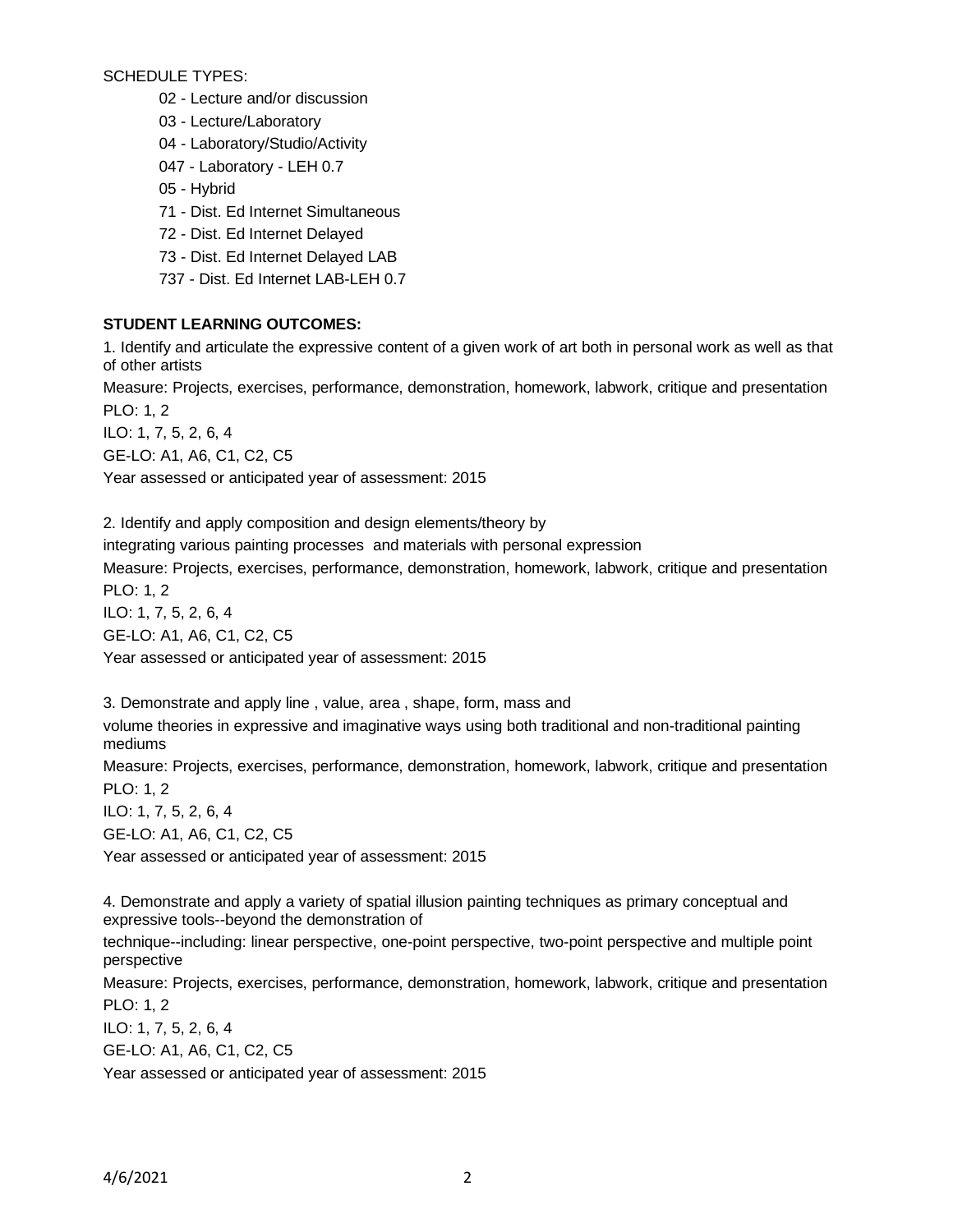5. Demonstrate and apply the creative use of both traditional and non-traditional painting mediums including acrylics/oils and other non-traditional painting mediums

Measure: Projects, exercises, performance, demonstration, homework, labwork, critique and presentation PLO: 1, 2

ILO: 1, 7, 5, 2, 6, 4 GE-LO: A1, A6, C1, C2, C5 Year assessed or anticipated year of assessment: 2015

6. Demonstrate and apply the historical and contemporary importance of the expressive oil and acrylic painting process and its materials

Measure: Projects, exercises, performance, demonstration, homework, labwork, critique and presentation PLO: 1, 2

ILO: 1, 7, 5, 2, 6, 4 GE-LO: A1, A6, C1, C2, C5

Year assessed or anticipated year of assessment: 2015

7. Articulate verbally and in written reports, documented rationale for the sources, ideas and inspirations behind his/her paintings.

Measure: Projects, exercises, performance, demonstration, homework, labwork, critique and presentation PLO: 1, 2

ILO: 1, 7, 5, 2, 6, 4 GE-LO: A1, A6, C1, C2, C5

Year assessed or anticipated year of assessment: 2015

8. Analyze and critique verbally and in written form his/her artworks and the works of others in classroom critique sessions

Measure: Projects, exercises, performance, demonstration, homework, labwork, critique and presentation PLO: 1, 2

ILO: 1, 7, 5, 2, 6, 4

GE-LO: A1, A6, C1, C2, C5

Year assessed or anticipated year of assessment: 2015

PROGRAM LEARNING OUTCOMES:

After completing the Studio Art major a student will be able to:

1. Analyze and describe the historical and contemporary implications of art in terms of aesthetics, content and meaning.

2. Create artworks using a variety of two dimensional art media, tools and equipment.

3. Create artworks using a variety of three dimensional art media, tools and equipment.

4. Demonstrate color theory and use color schemes. Students will be able to apply color theory to a variety of art media.

5. Demonstrate and articulate social, political, and community issues as they relate to art.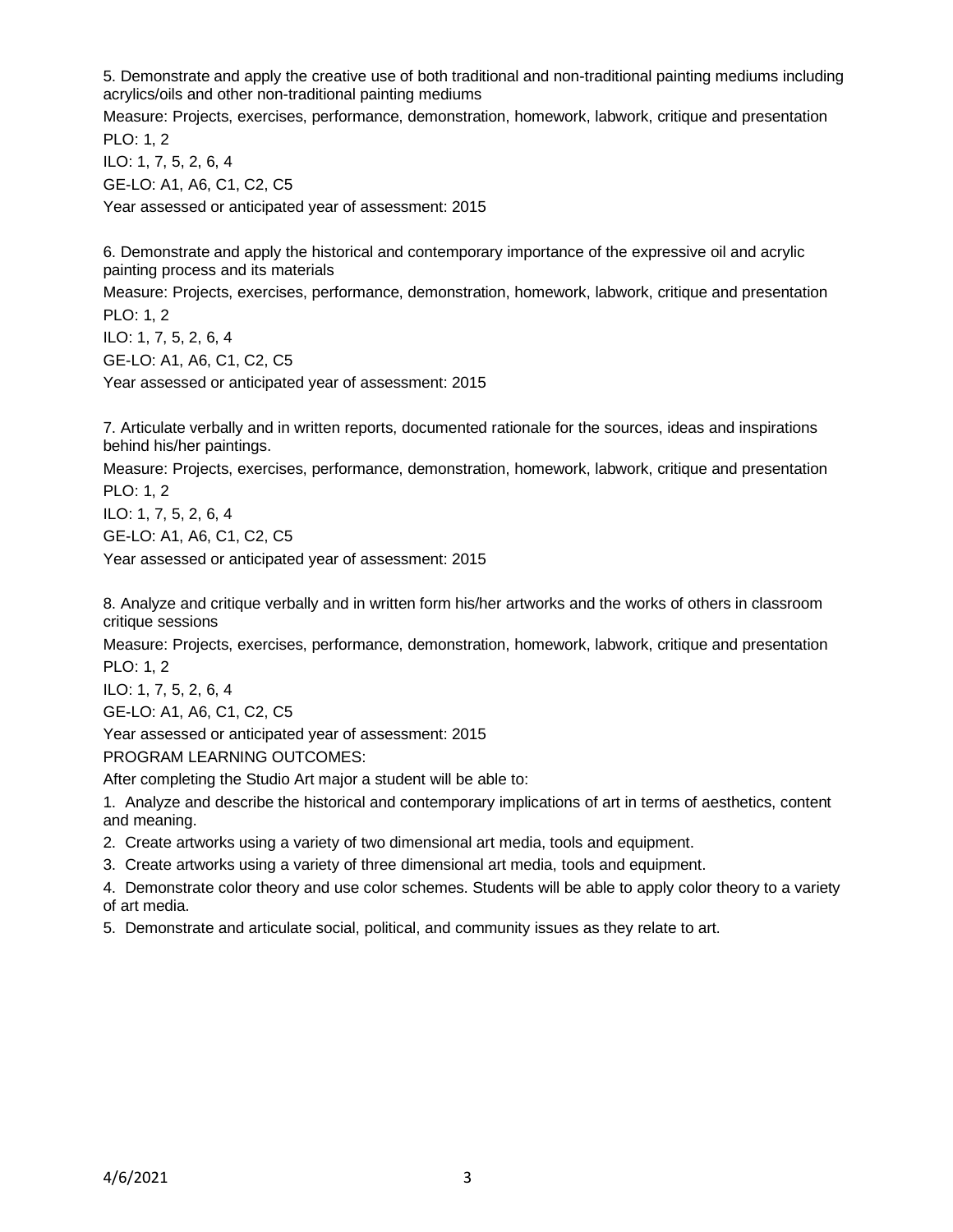#### **CONTENT, STUDENT PERFORMANCE OBJECTIVES, OUT-OF-CLASS ASSIGNMENTS**

Curriculum Approval Date: 03/09/2021

# **DE MODIFICATION ONLY**

WEEK 1 6 HOURS LECTURE:

Introduction to painting

Imagination and doodling approaches to painting.

Lab:

Imagination and doodling exercises.

Out of Class Assignments:

Read and analyze assigned text on imagination and subconscious theory.

Create a series of small paintings demonstrating a variety of doodling,

exploratory approaches.

Student Performance Objectives:

Students analyze, demonstrate and apply imagination-based painting techniques and concepts introduced by creating spontaneous studies,

participating in class discussions pertaining to individual and peer

paintings, and written responses as assigned.

WEEK 2 6 HOURS

LECTURE:

Color as Expression

\*Minimal usage theory; Glaze techniques.

Lab:

Exercises mixing colors; exploring the expressive qualities of Minimal usage theory.

Out of Class Assignments:

Read and analyze assigned text on color theory. Create a series of small color study paintings demonstrating the expressive use of color.

Student Performance Objectives:

Students analyze, demonstrate and apply painting techniques and concepts introduced by creating expressive color paintings,

participating in class discussions pertaining to individual and peer

paintings, and written responses as assigned.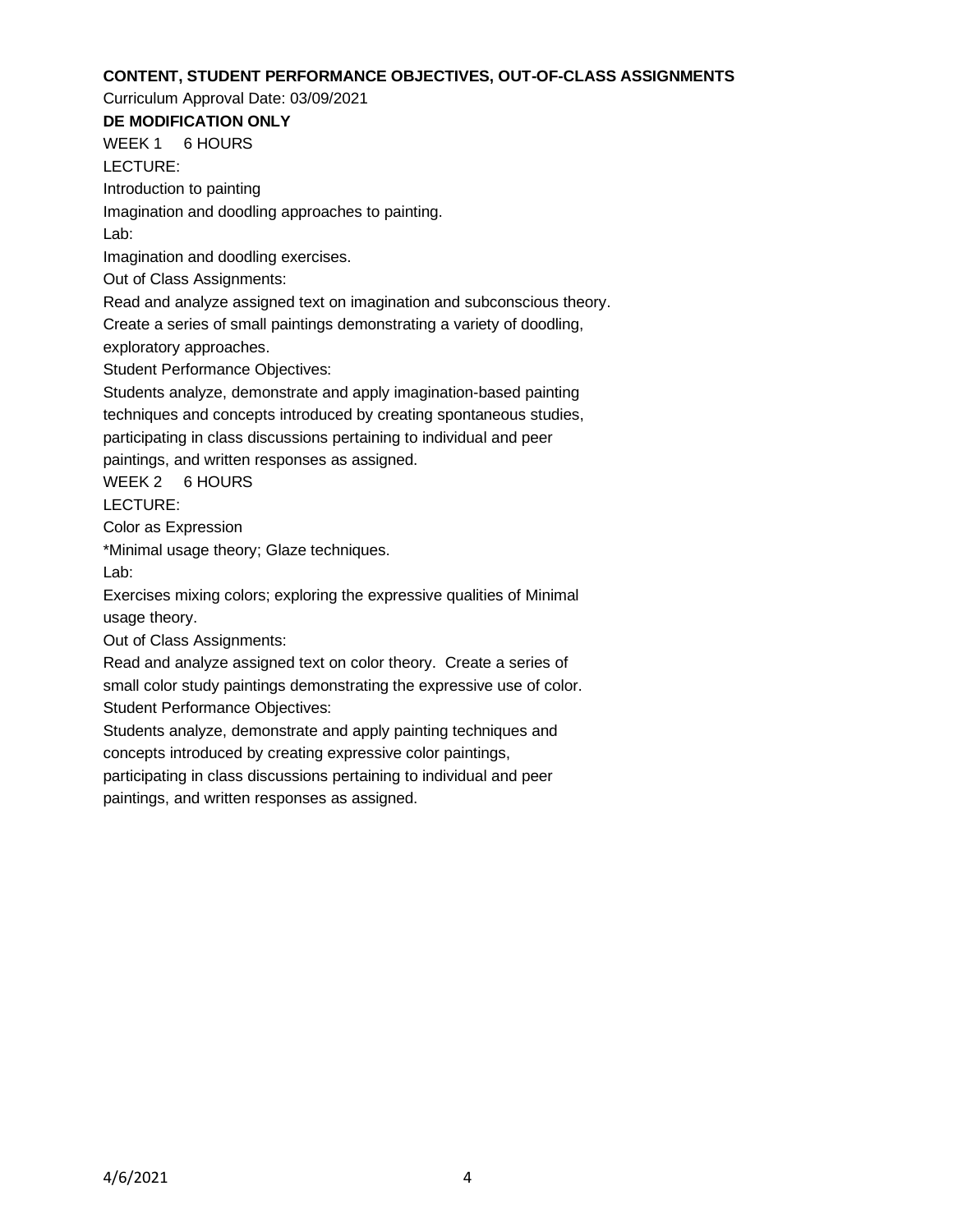## WEEK 3 6 HOURS

Lecture:

\*Introduction to historical oil painting techniques and materials: Impressionistic

\*Describe the Impressionistic painting project and show examples of student work, CD/DVD images, video, slides, textbook, and design artifacts that use impressionistic approaches.

\*Demonstrate the use of tools and materials that are used for creating impressionistic paintings.

\*Describe particular material and conceptual problems associated varying lights.

\*Demonstrate ways to correct for lighting problems.

Lab:

Work on exercises and impressionist paintings.

Critique and discussion of student paintings.

Out of Class Assignments:

Work on preliminary sketches for impressionist paintings.

Reading assignment from textbook and/or handouts that addresses impressionism and composition.

Student Performance Objectives:

Students analyze, demonstrate and apply painting techniques and concepts introduced by creating impressionist paintings, participating in class discussions pertaining to individual and peer paintings, and written responses as assigned.

# WEEK 4-5 12 HOURS

Lecture:

\*Introduction to Thematic Imagery in painting.

\*Describe the still life project and show examples of student work,

video, slides, textbook, and design artifacts that emphasize thematic imagery.

\*Describe particular material and conceptual problems associated with thematic imagery.

\*Demonstrate ways to correct compositional problems. Lab:

Work on exercises and thematic imagery paintings.

Critique and discussion of student paintings.

Out of Class Assignments:

Work on preliminary sketches for thematic imagery paintings.

Reading assignment from textbook and/or handouts that addresses thematic imagery and composition.

Student Performance Objectives:

Students analyze, demonstrate and apply painting techniques and concepts introduced by creating thematic imagery paintings with a strong foreground and background, participating in class discussions pertaining to individual and peer paintings, and written responses as assigned.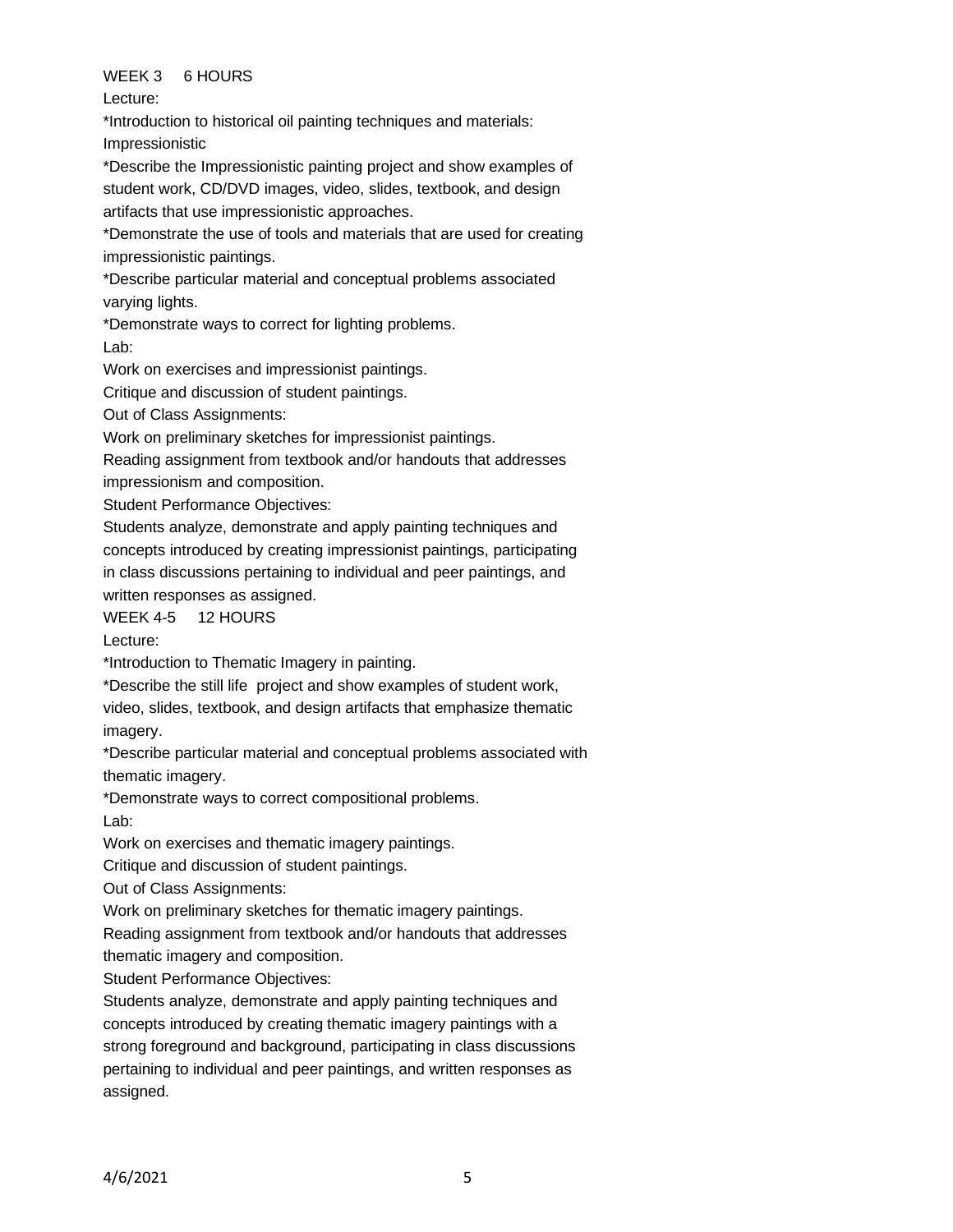## WEEK 6-7 12 HOURS

Lecture:

\*Introduction to the use of Social-Political imagery in painting.

\*Describe the Social-Political project and show examples of student

work, CD/DVD images, video, slides, textbook, and design artifacts that use social-political imagery effectively.

\*Describe particular material and conceptual problems that may arise.

\*Demonstrate ways to correct imagery problems.

Lab:

Work on exercises and paintings.

Critique and discussion of student paintings.

Out of Class Assignments:

Work on preliminary sketches for social-political paintings.

Reading assignment from textbook and/or handouts that addresses socialpolitical imagery in painting.

Student Performance Objectives:

Students analyze, demonstrate and apply painting techniques and concepts introduced by creating paintings that use social-political imagery as an underlying structure; participating in class discussions pertaining to individual peer paintings; written responses as assigned.

WEEK 8-9 12 HOURS

Lecture:

Describe and demonstrate the use of the expressive uses of non

traditional materials in acrylic and oil painting.

Describe the Expressive painting project.

Show examples of student work, CD/DVD images, video, slides, textbook, and painting processes that use non-traditional materials as expression Describe particular material and conceptual problems associated with

non-traditional materials.

Demonstrate ways to correct for material problems.

Lab:

Work on exercises and non-traditional materials paintings.

Critique and discussion of student paintings.

Out of Class Assignments:

Work on non-traditional materials exploration and paintings.

Reading assignment from textbook and/or handouts that addresses nontraditional materials.

Student Performance Objectives:

Students analyze, demonstrate and apply painting techniques and concepts introduced by creating expressive non-traditional material paintings, participating in class discussions pertaining to individual and peer drawings, and written responses as assigned.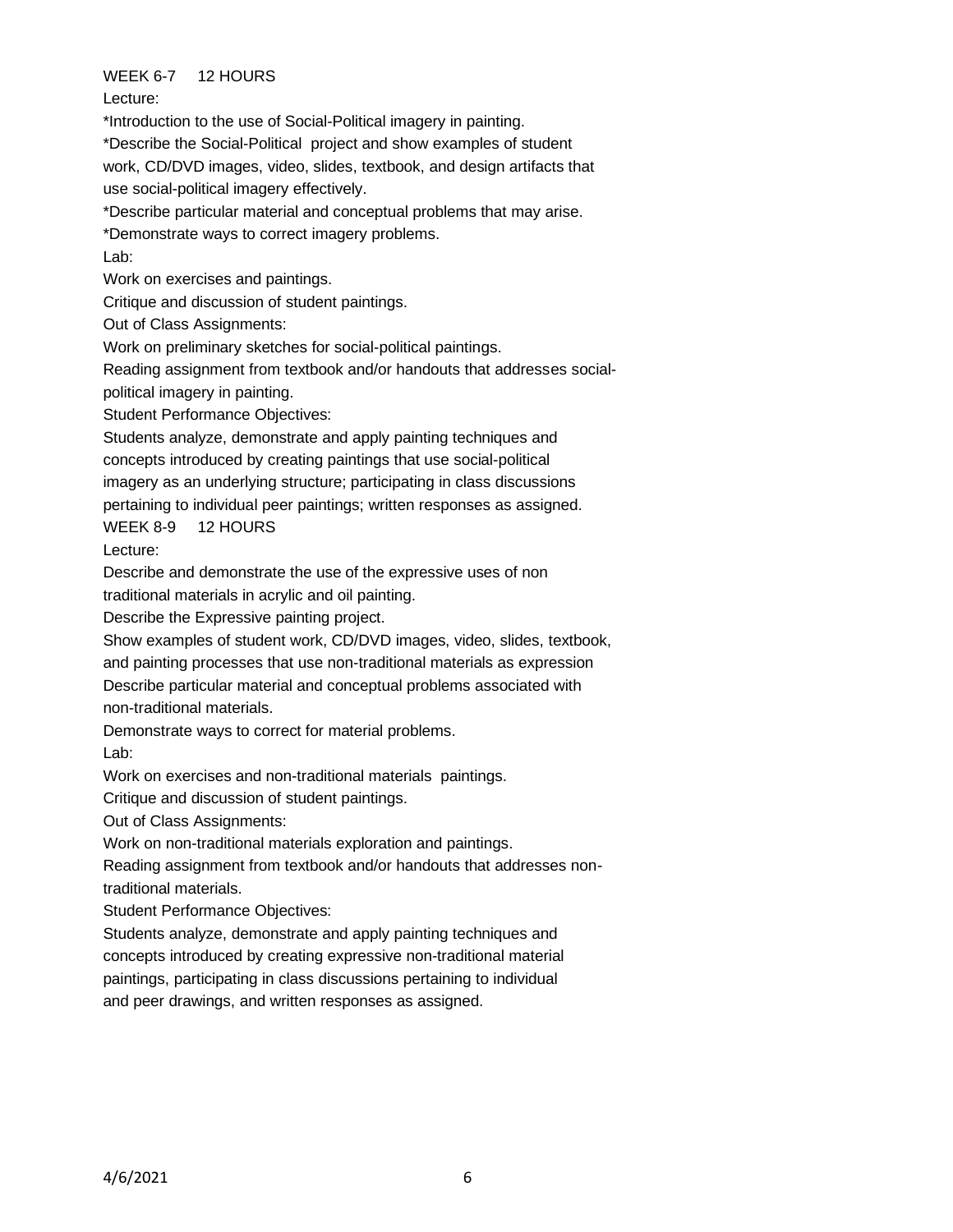## WEEK 10-11 12 HOURS

Lecture:

\*Introduction to spraypaint and stenciling techniques as an expressive tool.

\*Describe the spraypaint project and show examples of student work, CD/DVD images, video, slides, textbook, and design artifacts that use spraypaint and stencils for an expressive effect.

\*Demonstrate the use of tools and materials that are used for creating stencils using spraypaint.

\*Describe particular material and conceptual problems that may arise.

\*Demonstrate ways to correct spraypaint problems.

Lab:

Work on exercises and paintings

Critique and discussion of student paintings.

Out of Class Assignments:

Work on preliminary sketches for paintings using spraypaint and stencil techniques.

Reading assignment from textbook and/or handouts that addresses stencil techniques and approaches.

Student Performance Objectives:

Students analyze, demonstrate and apply painting techniques and

concepts introduced by creating paintings that use spraypaint and

stencils to create expressive paintings; participating in class

discussions pertaining to individual peer paintings; written responses as assigned.

WEEK 12 6 HOURS

Lecture:

Introduce the use of symbolic imagery: Metaphor.

Describe the Metaphorical Self Portrait project.

Show examples of student work, video, slides, textbook, and painting

processes that use metaphor in a self portrait.

Demonstrate the use of tools and materials that are used for creating

paintings using metaphor.

Lab:

Work on exercises and Metaphor paintings.

Critique and discussion of student paintings.

Out of Class Assignments:

Work on preliminary sketches for the metaphor paintings.

Student Performance Objectives:

Students analyze, demonstrate and apply painting techniques and

concepts introduced by creating metaphorical self portrait paintings,

participating in class discussions pertaining to individual and peer

paintings, and written responses as assigned.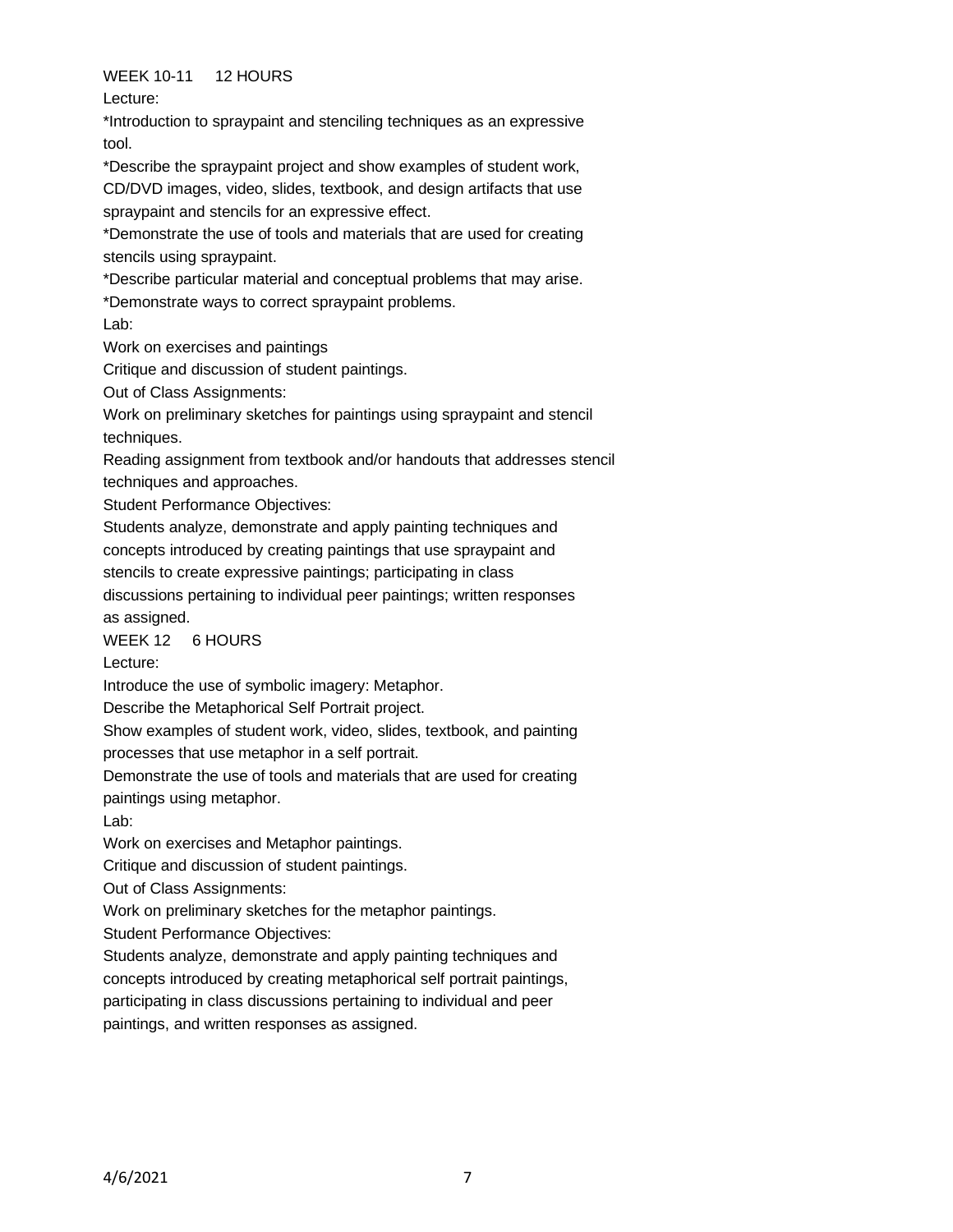## WEEK 13 6 HOURS

Lecture:

Describe and demonstrate the use of invented and conventional imagery. Describe the Invented/Transformation project.

Show examples of student work, CD/DVD images, video, slides, textbook, and painting processes that use invented imagery.

Demonstrate the use of tools and materials that are used for creating

paintings using invented imagery derived from a conventional image.

Describe particular material and conceptual problems associated with symbolic and invented imagery.

Demonstrate ways to correct for invented imagery problems.

Lab:

Work on exercises and transformation paintings.

Critique and discussion of student paintings.

Out of Class Assignments:

Work on preliminary sketches for the transformation paintings.

Reading assignment from textbook and/or handouts that addresses invented imagery

Student Performance Objectives:

Students analyze, demonstrate and apply painting techniques and concepts introduced by creating transformation paintings, participating in class discussions pertaining to individual and peer paintings, and written responses as assigned.

WEEK 14-15 12 HOURS

Lecture:

Describe and demonstrate the painting techniques used in creating representational self portraits.

Describe the Self Portrait project.

Show examples of student work, video, slides, textbook, and painting processes that use self portraits.

Demonstrate the use of tools and materials that are used for creating self portraits

Describe particular material and conceptual problems associated with self portraits: lighting, form, proportions.

Demonstrate ways to correct self portrait problems. Lab:

Work on exercises and self portrait paintings.

Critique and discussion of student paintings.

Out of Class Assignments:

Work on preliminary sketches for self portrait paintings.

Reading assignment from textbook and/or handouts that addresses self portraits.

Student Performance Objectives:

Students analyze, demonstrate and apply painting techniques and concepts introduced by creating self portrait paintings, participating in class discussions pertaining to individual and peer paintings, and written responses as assigned.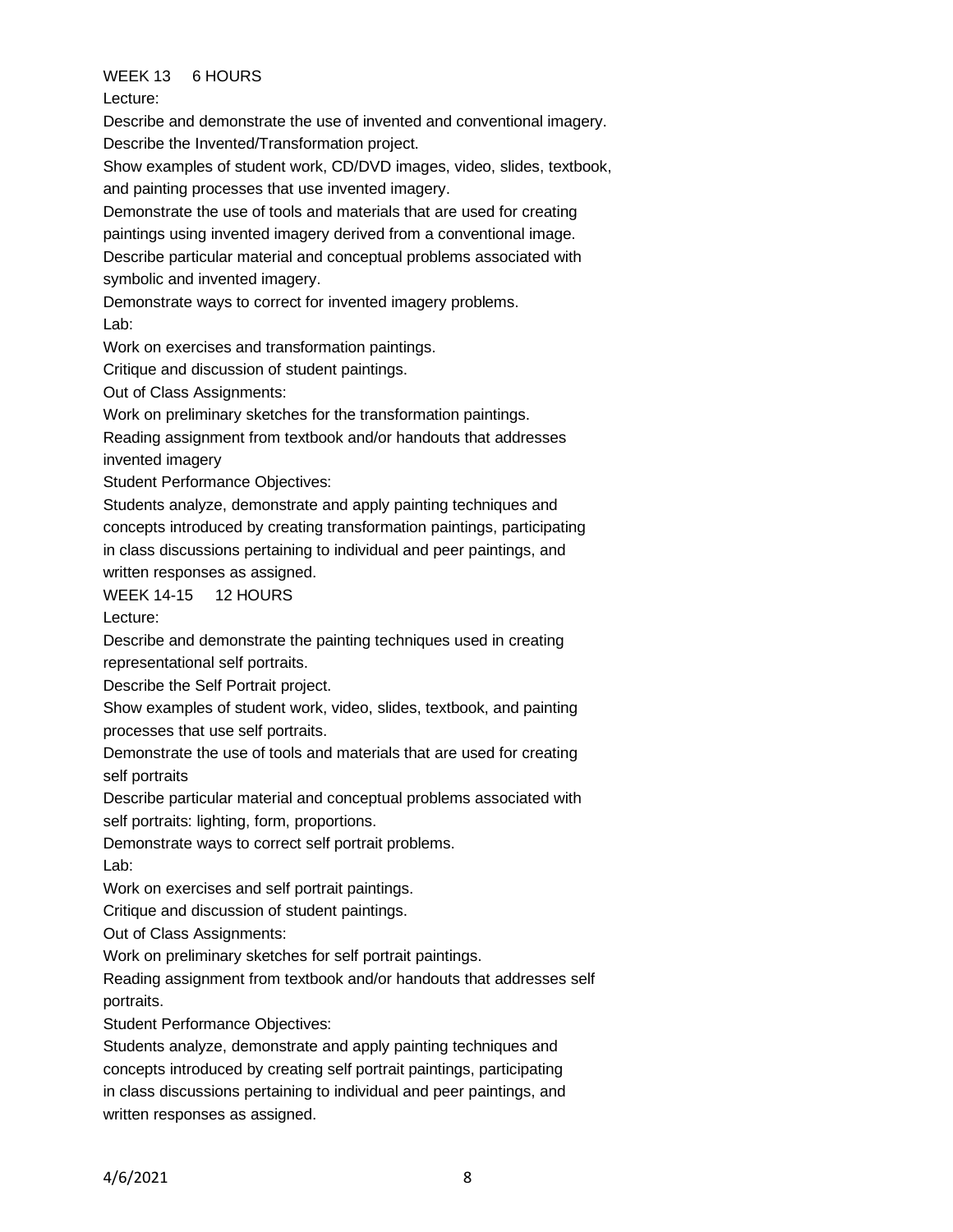## WEEK 16 6 HOURS

Lecture:

Describe and demonstrate the use of subjective sources in painting.

Describe the Subjective project.

Show examples of student work, CD/DVD images, video, slides, textbook,

and painting processes that use subjective sources.

Demonstrate the use of tools and materials that are used for creating

paintings with a subjective source.

Lab:

Work on exercises and subjective source paintings.

Critique and discussion of student paintings.

Out of Class Assignments:

Work on preliminary sketches for subjective source paintings.

Reading assignment from textbook and/or handouts that addresses

subjective content in painting.

Student Performance Objectives:

Students analyze, demonstrate and apply oil painting techniques and concepts introduced by creating subjective source paintings,

participating in class discussions pertaining to individual and peer

paintings, and written responses as assigned.

WEEK 17 6 HOURS

Lecture:

Describe and demonstrate the use of Meditative Painting techniques. Describe the Meditation project.

Show examples of student work, video, slides, textbook, and painting processes that use meditation as the primary painting approach.

Demonstrate the use of tools and materials that are used for creating meditative paintings.

Describe particular material and process problems associated with meditative painting

Lab:

Work on exercises and meditative paintings.

Critique and discussion of student paintings.

Out of Class Assignments:

Work on meditation paintings

Reading assignment from textbook and/or handouts that addresses

meditative painting techniques

Student Performance Objectives:

Students analyze, demonstrate and apply paintings techniques and

concepts introduced by creating paintings through meditative

approaches, participating in class discussions pertaining to individual

and peer paintings, and written responses as assigned.

WEEK 18 2 HOURS

Final Critiques and Presentation of Artwork; written exam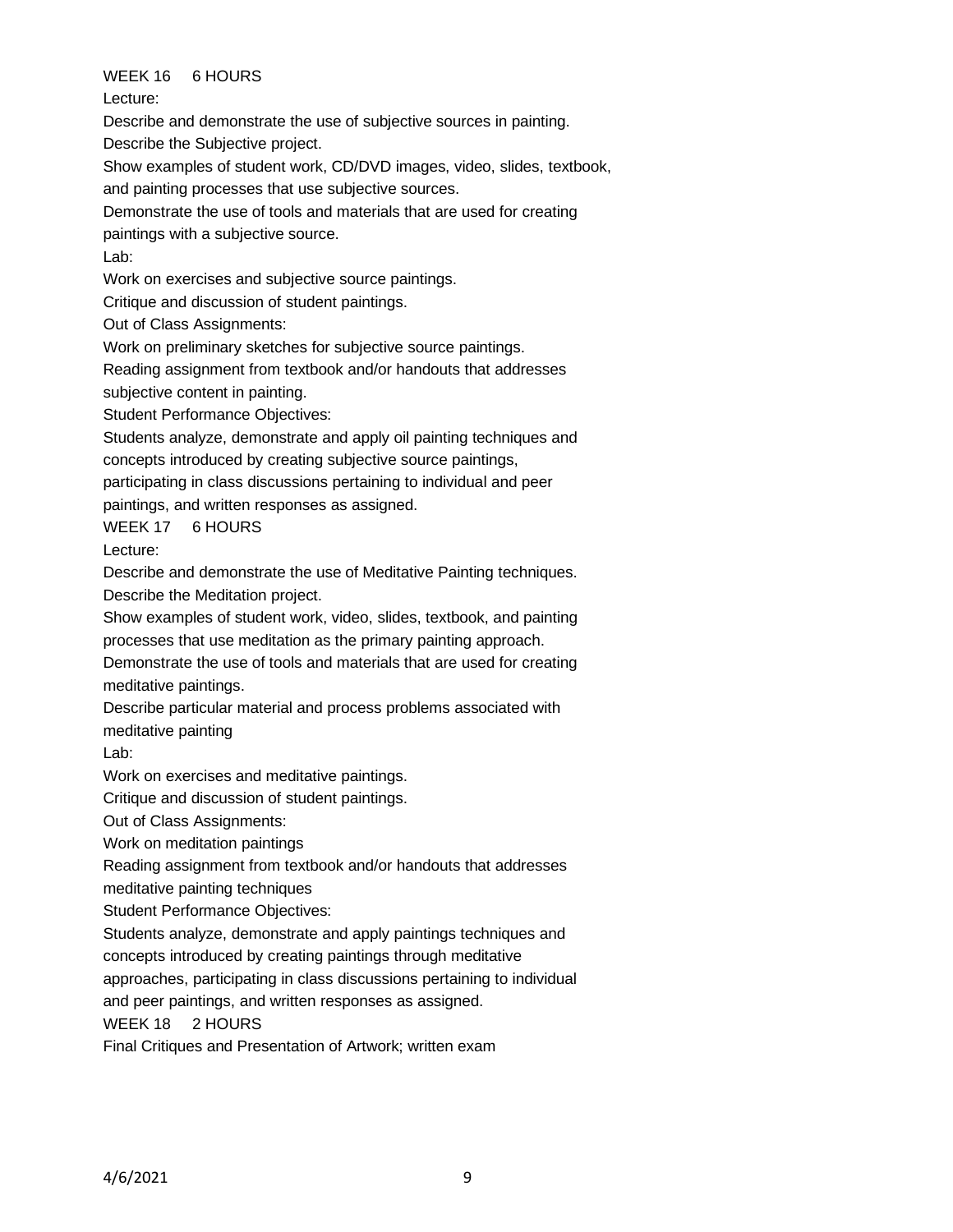#### **METHODS OF INSTRUCTION:**

Lecture, video, cd/dvd, digital presentations, Internet, examples, demonstrations, lab exercises, critiques and class discussions

#### **METHODS OF EVALUATION:**

The types of writing assignments required: Written homework Term papers Other: Visual journal entries and notes for each project The problem-solving assignments required: Lab reports Other: painting The types of skill demonstrations required: Class performance Field work Other: Critique and discussion, journal work, paintings The types of objective examinations used in the course: Multiple choice True/false Matching items **Completion** Other category: Finished cumulative portfolio of paintings and sketches demonstrating an understanding and application of acrylic/oil painting techniques/concepts The basis for assigning students grades in the course: Writing assignments: 10% - 20% Problem-solving demonstrations: 10% - 20% Skill demonstrations: 10% - 20% Objective examinations: 10% - 20% Other methods of evaluation: 40% - 50%

## **REPRESENTATIVE TEXTBOOKS:**

Required:

Paul Zelanski. Color. Belmont, CA: Cengage Learning, 2012. Or other appropriate college level text Reading level of text, Grade: 13+ Verified by: Arturo Rosette